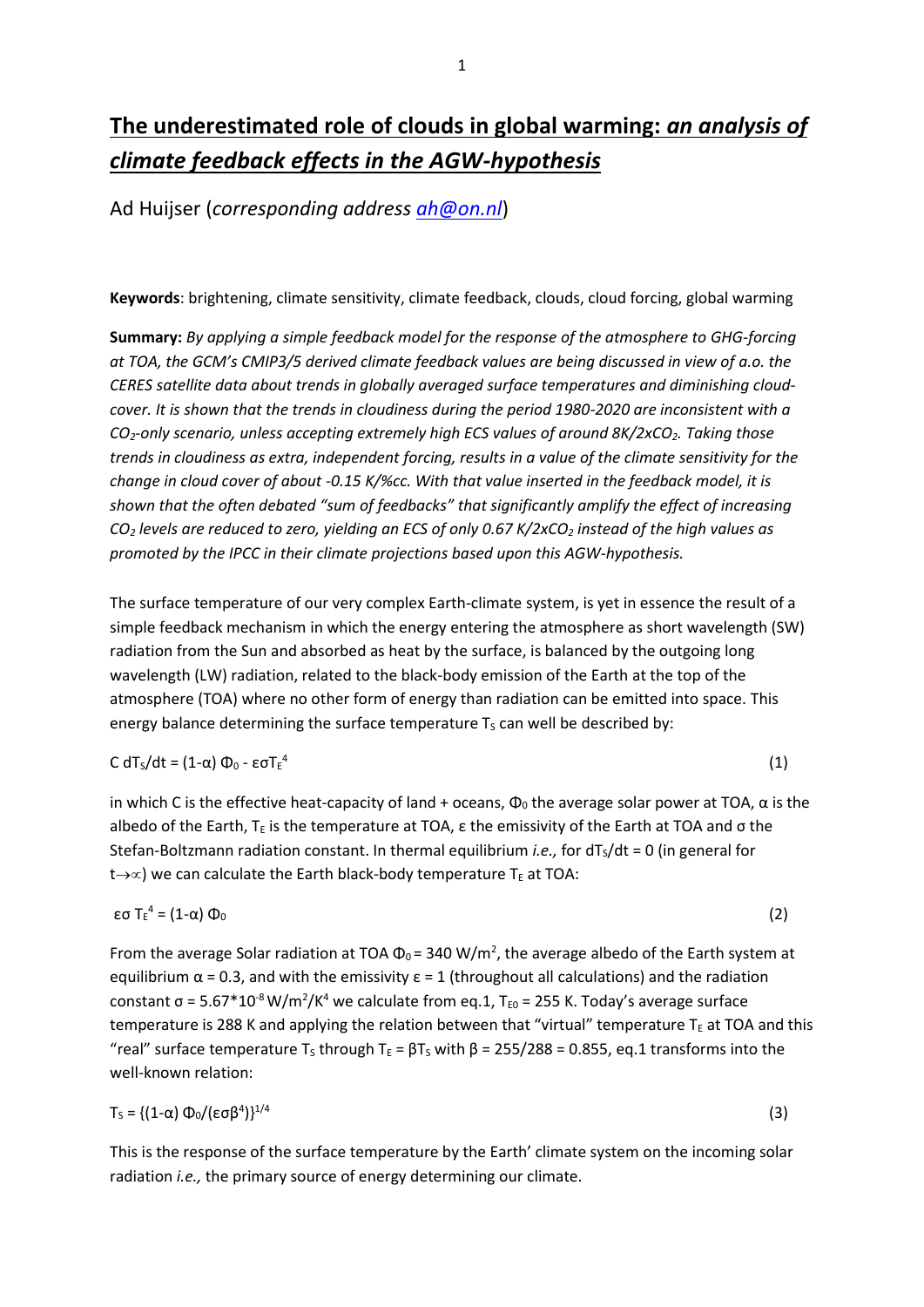If we add a small variation (forcing) *F* to the right-hand side of eq.1, which could be a perturbation of either the incoming SW and/or the outgoing LW radiation at TOA, T<sub>s</sub> will ultimately change to a new equilibrium by a small fraction  $\Delta T_S$  away from T<sub>S0</sub>. Under the condition that everything else stays the same, a simple variation analysis on both sides of eq. 3 leads to the expression that a small relative temperature change  $\Delta T_S/T_{SO}$  equals ¼ F/(1 - α) $\Phi_0$ , *i.e.* a quarter of the small relative change F in the equilibrium forcing  $(1 - \alpha)\Phi_0$  entering the Earth' atmosphere. This equality leads to an expression for the transfer function or "gain"  $(-1/\lambda_{\rm Pl})$  of what we can call our Basic Atmospheric Engine (BAE):

$$
\Delta T_S = \frac{1}{4} F (T_{SO}/((1 - \alpha)\Phi_0) = -F/\lambda_{PL} = 0.30 F
$$
 (4)

in which this Planck feedback parameter  $\lambda_{PL}$  = - 4(1 -  $\alpha$ )  $\Phi_0/T_{S0}$  = - 3.3 W/m<sup>2</sup>/K. This implies that for every W/m<sup>2</sup> change in the difference between incoming and outgoing radiation and under the condition that all other factors in our climate system remain the same, the surface temperature will change by 0.3 K. Such an imbalance can for instance be created by a change in the concentration of greenhouse gasses (GHG) in particular  $CO<sub>2</sub>$  which are kind of "blocking" partially the LW outgoing radiation. This effect with a logarithmic dependence on concentration can be described by a "forcing" at TOA level, characterized by the doubling of the CO<sub>2</sub> concentration  $F(2xCO_2) = 3.6 \text{ W/m}^2$ (see ref.  $1 +$  comment), with the effect of  $\Delta T_s = 1.1$  K through eq.4.

Now this  $\Delta T_S$  can trigger a change in the atmosphere, in particular due to the important role of the ice/water/moisture cycle in the Earth climate system. In the basic assumptions behind the AGWhypothesis for instance, a higher temperature will lead to less snow and ice, reducing the albedo α, which can be translated into an equivalent forcing  $F_A$ . A higher temperature also leads to an extra forcing  $F_{\text{WV}}$  due to a higher concentration of H<sub>2</sub>O molecules in the atmosphere. With H<sub>2</sub>O as the most



*Fig. 1 The crucial feedback loop for calculating the climate response to a forcing F at TOA. The change in surface temperature ∆T<sup>S</sup> as output of the Basic Atmospheric Engine (BAE), is fed back to the input through a transfer-mechanism characterized by λFB. The final temperature increase*  $\Delta T_S$ *is given by:*  $\Delta T_S = G/(1-\lambda_{FB})$ . F *with G =*  $-1/\lambda_{PL}$  *and*  $\lambda_{FB} = \Sigma \lambda_i$  *(see text).* 

potent greenhouse gas, this water vapor feedback works as an amplifier for the effect of warming by rising CO<sub>2</sub> levels. A higher surface temperature with more moisture in the air must lead to a change in clouds, which are blocking the Sun as well as LW outgoing radiation, and hence, leading to a net cloud forcing *F*<sub>CL</sub>. And last but not least, ΔT<sub>S</sub> in combination with evaporation and more moisture could affect the vertical temperature gradient governing the upward heat transport, known as the lapse rate which translates into a forcing  $F_{LR}$ . All these "triggered" or secondary forcings are temperature dependent and can/should therefore be regarded as feedbacks from the output of our basic Atmospheric Engine (BAE) as depicted in fig.1.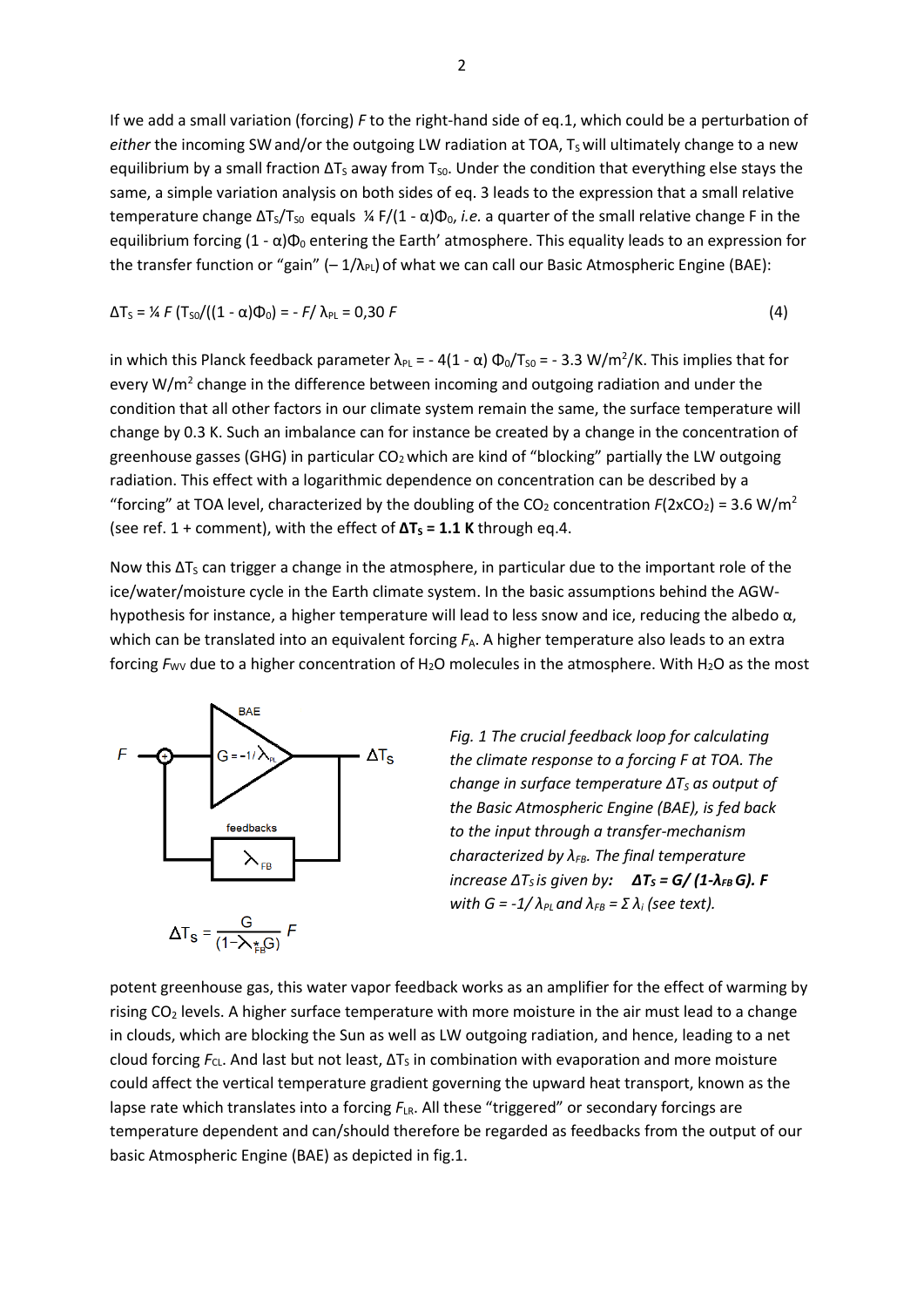3

By treating forcings as perturbations from the equilibrium state of our BAE, we can write the total forcing due to the various feedback mechanisms as  $F_{FB} = \lambda \Delta T_S$  in which  $\lambda = \Sigma \lambda_i$  *i.e.*, the sum of all individual feedback parameters resulting from the forcing related to an increase of the  $CO<sub>2</sub>$ concentration. The above introduced feedback parameters  $\lambda_i$  as derived from the various GCM calculations and graphically summarized in fig 2, show a total  $\lambda_{FB} = \Sigma \lambda_i = +1.55 \text{ W/m}^2/\text{K}$  in average for the CMIP5-ensemble.

With the expression for the "closed loop" gain of this amplifier with feedback as already given in fig.1 as  $G/(1-\lambda_{FB}G)$  which can be easily verified from basic control theory, we get:

### $\Delta$ **T**<sub>S</sub> = G/(1- $\lambda$ <sub>FB</sub>G). *F* (5)

From which we can now calculate the total effect of a doubling of the  $CO<sub>2</sub>$  concentration as:

$$
\Delta T_S(2xCO_2) = G/(1-\lambda_{FB}G). F(2xCO_2) = 0.30*3.6/(1-0.30*1.55) = 2.1 K
$$
 (6)



*See also ref. 5 for a more extensive picture with additional information.*

The climate sensitivity ECS as being the temperature at equilibrium due to a doubling in  $CO<sub>2</sub>$ concentration, can be defined by inserting  $G = -1/\lambda_{PL}$  in eq.4 as  $^{2,3)}$ :

$$
ECR = -F(2xCO2)/(\lambda_{PL} + \lambda_{FB})
$$
 (7)

This leads to an Equilibrium Climate Sensitivity ECS =  $2.1$  K/ $2xCO<sub>2</sub>$ . Considerably lower than the 3  $K/2xCO<sub>2</sub>$  (or even higher) values promoted by the IPCC, and derived from the same GCM's as these feedback parameters should be extracted from. However, ECS is very sensitive to the denominator of eq.7 and with  $\lambda_{FB}$  of about 2 W/m<sup>2</sup>/K and a  $\lambda_{PL}$  of -3.2 W/m<sup>2</sup>/K as for the CMIP3-ensemble, this simple feedback model reproduces already an ECS fitting well the IPCC range, thus validating this approach.

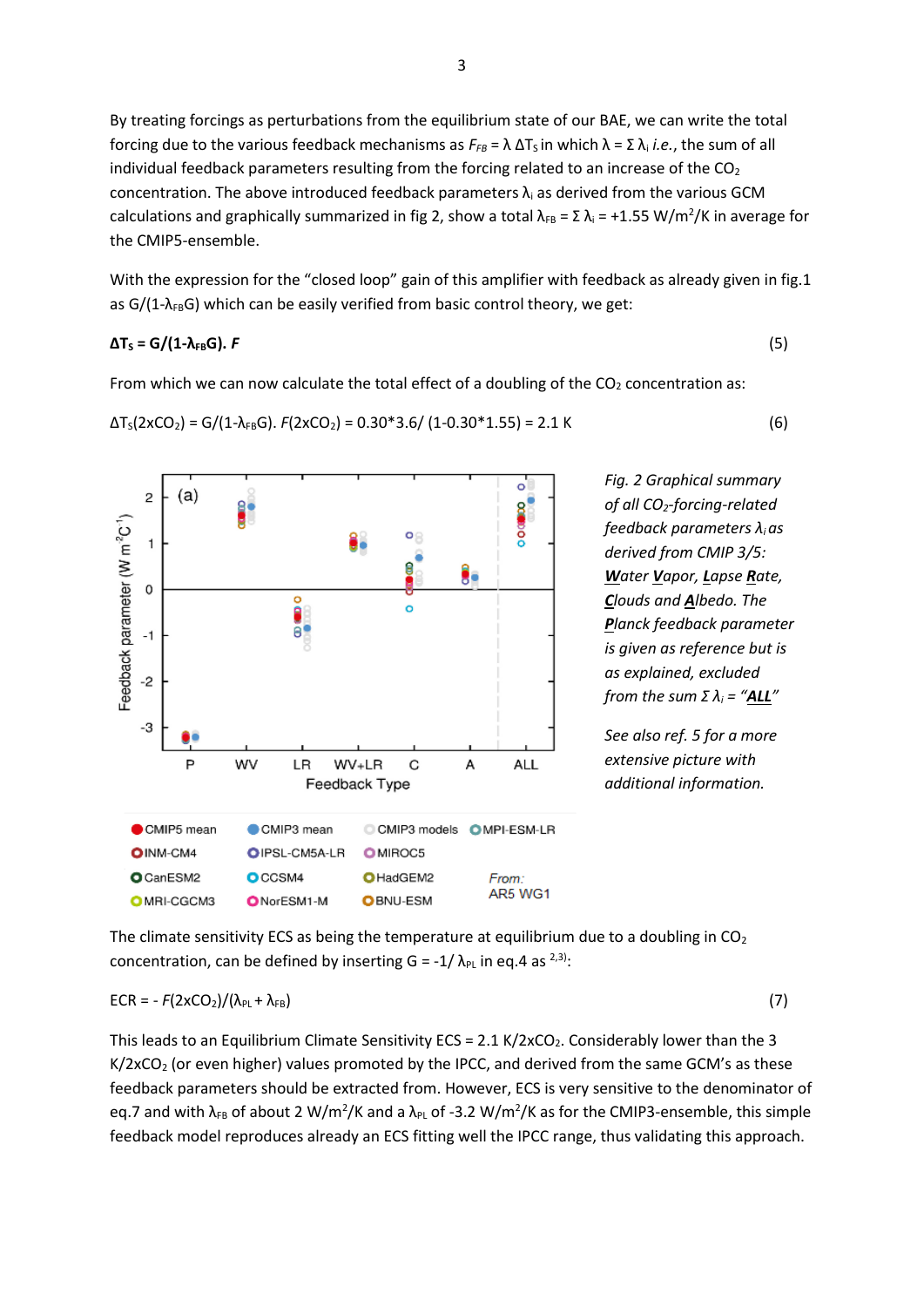But anyhow, ECS values from these GCM model calculations are much higher than the ECS of 1.66 K/2xCO<sub>2</sub> in a recent extensive overview/analysis by Lewis *et al* <sup>3)</sup> with similar arguments as discussed below to review these 2-4 K/2xCO<sub>2</sub> values as being too high.

# **Discussion**

By rewriting eq.4 in a form as in eq.5:

$$
\Delta T_{s} = G/(1-\lambda_{FB}G). \ F = -1/(\lambda_{PL} + \lambda_{FB}). \ F
$$
 (8)

we can immediately show the problem with the Anthropogenic Global Warming-hypothesis. In spite of large forcings due to volcanic eruptions, meteorite impacts, Milankovitch cycles and you name it, our climate has for millions of years been "controlled" within a tight zone in the order of 12 K (Vostok Ice core data) *i.e.,* + 2% of its nominal equilibrium (~300K) by the Planck feedback parameter. This Planck parameter already represents and includes all atmospheric (feedback) processes as applicable to the anthropogenic CO<sub>2</sub>-forcing. Consequently, feedback effects as described above due to a small perturbation in the radiation balance at TOA such as a CO<sub>2</sub>-concentration increase, can only result in small perturbations of that Planck parameter.

Doubling in CO<sub>2</sub> generating about 1.5% perturbation of the main forcing at ground level of 0.7x340 W/m<sup>2</sup> Solar radiation, now all of a sudden generates a feedback half the size of that Planck parameter (with opposite sign) to explain less than 1% excursion in basic temperature. This small perturbation has thus, not only the effect of a small temperature change governed by the basic Planck feedback process, but apparently, completely changes the way our strongly buffered climate system works. Without a clear, disruptive reason, the closed-loop amplification of our, for ages already very stable climate system, changes under this 1.5% perturbation by an incredible factor of 2  $(\lambda_{FB} = -0.5 \lambda_{PL}$  *vs*  $\lambda_{FB} = 0)$ . In the world of control systems this is a unique kind of feedback system with an unimaginable behavior. That this perturbation has some influence on that gain isn't unthinkable, nor that it has even a small feed-forward character, but the absolute magnitude of  $\lambda_{FB}$  can simply not be this large as comes out of GCM calculations.

So, lets first address the various feedback mechanisms involved in GCM calculations on their merits.

**Water Vapor and Lapse Rate feedback**. In determining the sum of parameters use is made of the fact that water vapor feedback and lapse rate feedback share the same increase of humidity with temperature but with effects of opposite signs. It is argued that their sum at 1 W/m<sup>2</sup>/K is much more model independent and claimed to be more accurate than the two individual parameters apart. In these parameters it assumed that humidity increases with temperature following an adiabatic model according the Clausius–Clapeyron relation. This is a reasonable approach, but not necessarily true across the entire atmospheric column. At least weather-balloon measurements clearly show discrepancies from calculated vertical water-vapor distributions. Moreover, the LW-absorption by H2O is already almost fully saturated quite close to the surface, so little change can be expected from a small temperature change. On the other hand, evaporating water to supply this increase in atmospheric water vapor, takes away heat from the surface and thus: it cools. However, without a better physical model than the adiabatic one, it is difficult to argue a sum  $λ_{WV}$  +  $λ_{LR}$  much lower than the **1 W/m<sup>2</sup> /K** applied**.** But later on, we might see some evidence of a much smaller effect and/or a compensating one.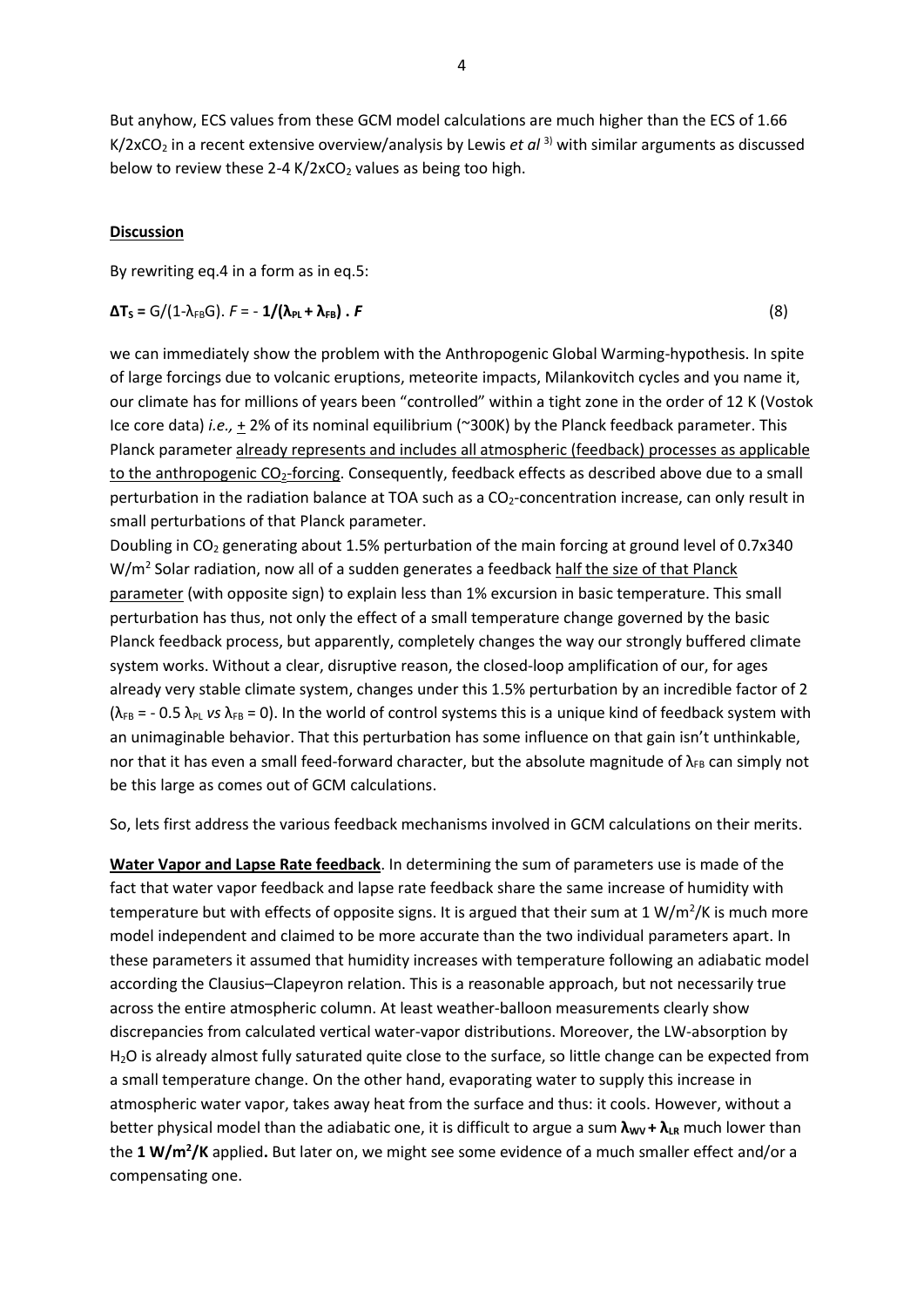**Albedo feedback**. Positive feedback is justified from the fact that higher temperatures yield lower sea-ice coverages, thus a lower albedo leading to more sunlight absorbed by the Earth surface. However, the integral effect of sea-ice in the total albedo is already extremely small 4,5) and moreover, the reflectivity of seawater shows that low-angle reflection as is anyhow "normal" at the poles, is of similar magnitude as the reflective power of ice under small incoming angels. So, the albedo is hardly influenced by small temperature changes and hence, the albedo feedback is either very small if not present at all <sup>5,6)</sup>, or even negative <sup>15)</sup>. Certainly, when we also take the effect of clouds on the albedo into account <sup>4,5,6)</sup>. Increased humidity yields probably more (low) cloud formation which increases the albedo with consequently a negative effect on the albedo feedback. All in all, we cannot other than conclude to a **λA = 0 W/m<sup>2</sup> /K**. But anyhow, it's no more than just a small correction to  $\lambda_{FB}$ .

**Cloud feedback.** The real difference making effect in the integral feedback parameter is the value of cloud feedback 7) *i.e.*, the warming or cooling of changes in cloudiness (cc) due to temperature changes. For clarity we will refer to this cause-effect relation further on in the discussion as **CC-T**. This in contrast to the feedback where the temperature changes due to a change in cloudiness and from now on, referred to as **T-CC** *i.e*., the temperature effect due to cloud change. In particular the effect of "brightening" as observed on the Northern Hemisphere, and the subject of an earlier study <sup>12,13)</sup>.

A CC-T effect with an integrally, positive feedback as used in most GCM calculations is however, difficult to imagine. Intuitively a higher temperature brings more water vapor into the troposphere resulting in more low clouds. Low clouds are supposed to cause cooling *i.e.*, with a clear negative feedback<sup>7,9)</sup> at least during day-time. During night-time clouds hinder radiative cooling, but at the same time, average cloudiness at night seems to be lower than during daytime. Integrally, it results most probably into overall negative feedback. The generally accepted solution in GCM's: high clouds providing positive feedback to compensate and keeping thus the sign of the integral cloud-feedback overall positive. However, satellite data <sup>8)</sup> show that the high cloud fraction is almost constant at 14% between 1983 and 2010 and thus, independent from temperature. Consequently, using them as "compensating" factor for an integrally, positive feedback is a pretty doubtful argument. Moreover, according to the same database <sup>8)</sup> low cloud coverage diminished over that period from roughly 28 to 24%.

This can only indicate 2 scenarios':

- 1. This large cloud change is a CC-T effect due to rising  $CO<sub>2</sub>$  levels, which can only happen if we are in a kind of feed-forward "run-away" process towards a hot, fully clear sky climate, or
- 2. We are seeing the result of the opposite of a CC-T effect, a climate scenario where the temperature increase is (partially) due to a decreasing cloudiness *i.e.,* with T-CC as a major contributor to Global Warming of our climate, independently from rising CO2 levels.

### **Why do we conclude to a kind of run-away scenario for the CO2-only hypothesis?**

In fig. 3 & 4satellite ISCCP and HadCrut/UHA data are plotted <sup>8,9)</sup>, in which we drew roughly some trendlines (in view of this first-order analysis a good enough approach). If there is no other cause than rising  $CO<sub>2</sub>$  levels for the observed warming, we can derive from these trends a reasonably accurate value for what should be the underlying CC-T-effect. From fig. 3 and 4 8,9) which are over different time-periods (1983-2008) *vs* (1980-2020) respectively, we derive: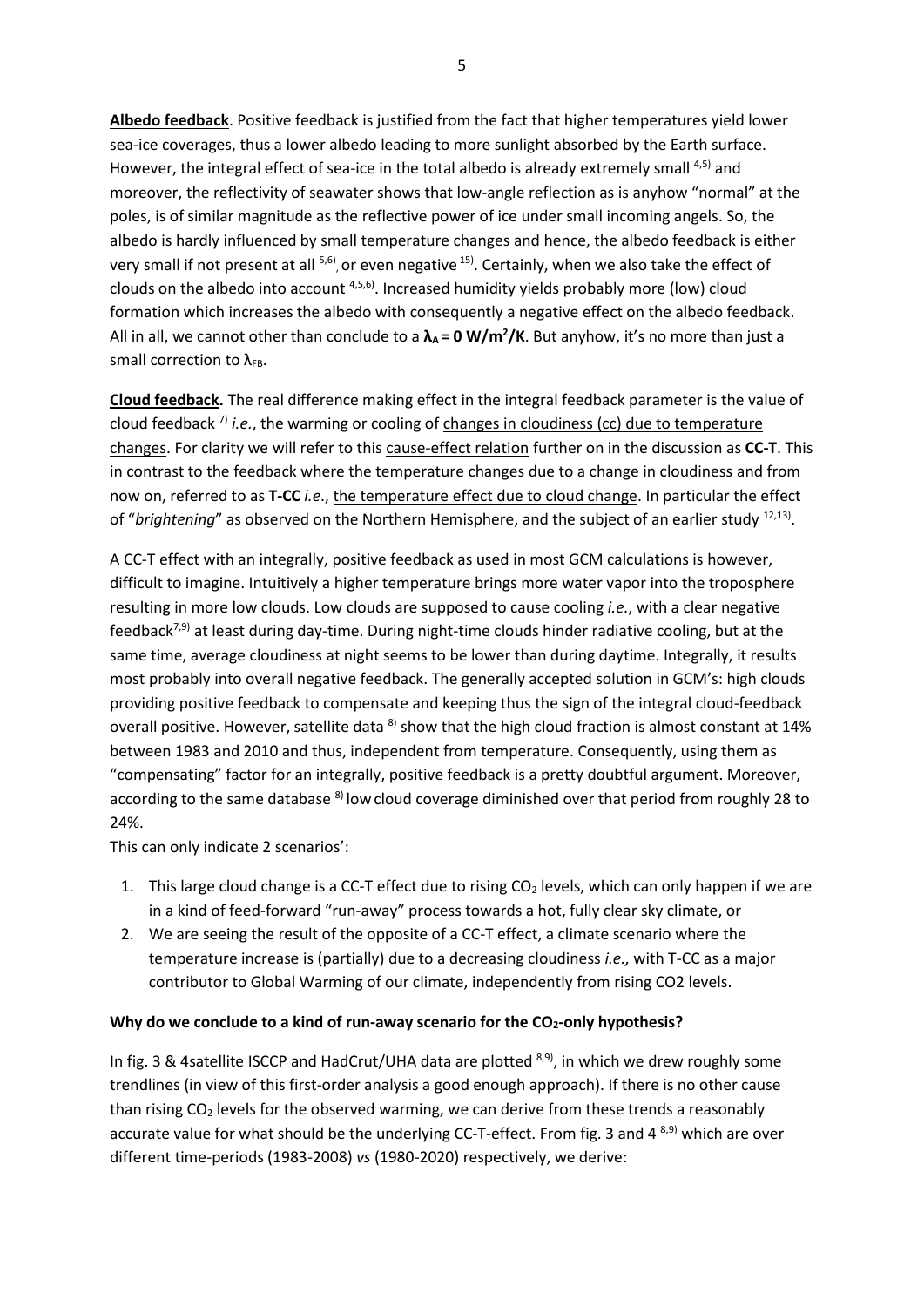$$
dw/dT_s = -7\% / K
$$
 or  $dw/dT_s = -6\% / K$  (9)

This difference for the various periods can be due the fact that the effect of *brightening* is less or hardly visibly in the last decade (2010-2020). With an also smaller average rate of change for  $T<sub>s</sub>$ , the average ratio dw/d $T<sub>S</sub>$  is not so much affected.



*Fig. 3 Trends in cloud coverage and surface temperature, copied from ref. 9 with own, "on-the-eye" drawn trendlines*

*Fig. 4 Trends in cloud coverage and surface temperature, copied from ref. 8 with own, "on-the-eye" drawn trendlines*

Since the difference in net-radiation at TOA between *all sky* and *clear sky conditions* is known to be about 18 W/m<sup>2 10)</sup> at an average cloudiness difference of 66 and 62 % points respectively, it is straight forwardly deduced that this represents a forcing around the *all-sky* situation of at least - 0.27 to -0.29 W/m2/%cc. Multiplied with the related values from eq.9, this forcing gives us a best estimate for the cloud feedback that should be used in the  $CO<sub>2</sub>$ -cycle of:

$$
\lambda_{\text{CL}} \approx +1.8 \text{ W/m}^2/\text{K} \tag{10}
$$

As expected, this feedback has a positive value as in the GCM's, but it is much higher than what comes out of the CMIP 3/5 ensembles (see fig. 2). With the arguments given above, not a very plausible outcome. But much more important, this value brings the total temperature related feedback to a value pretty close to +3.3 W/m2/K *i.e.*, equal to -  $\lambda_{PL}$  where the closed-loop amplification  $1/(\lambda_{PL} + \lambda_{FB})$  in eq.5 becomes infinite. That implies an enormous amplification for the value of eq.8 of above 2 K/W/m<sup>2</sup>, which is at least 7x larger than the "natural" behavior of the atmosphere on forcings without feedback as in eq.4. And consequently, close to a run-away scenario. And last but not least, the value of eq.8 yields a  $\Delta T_S(2xCO_2)$  of almost 8 K, which is far from any observed reality.

So, the observed reduction in cloudiness simply doesn't fit the outcomes of GCM's based upon the generally applied principles of the AGW-hypothesis, nor is it line with surface temperature observations over time.

**Hence the conclusion, that a CO2-only scenario for global warming is** *de facto* **falsified by this straight-forward analysis from the satellite CERES-data.**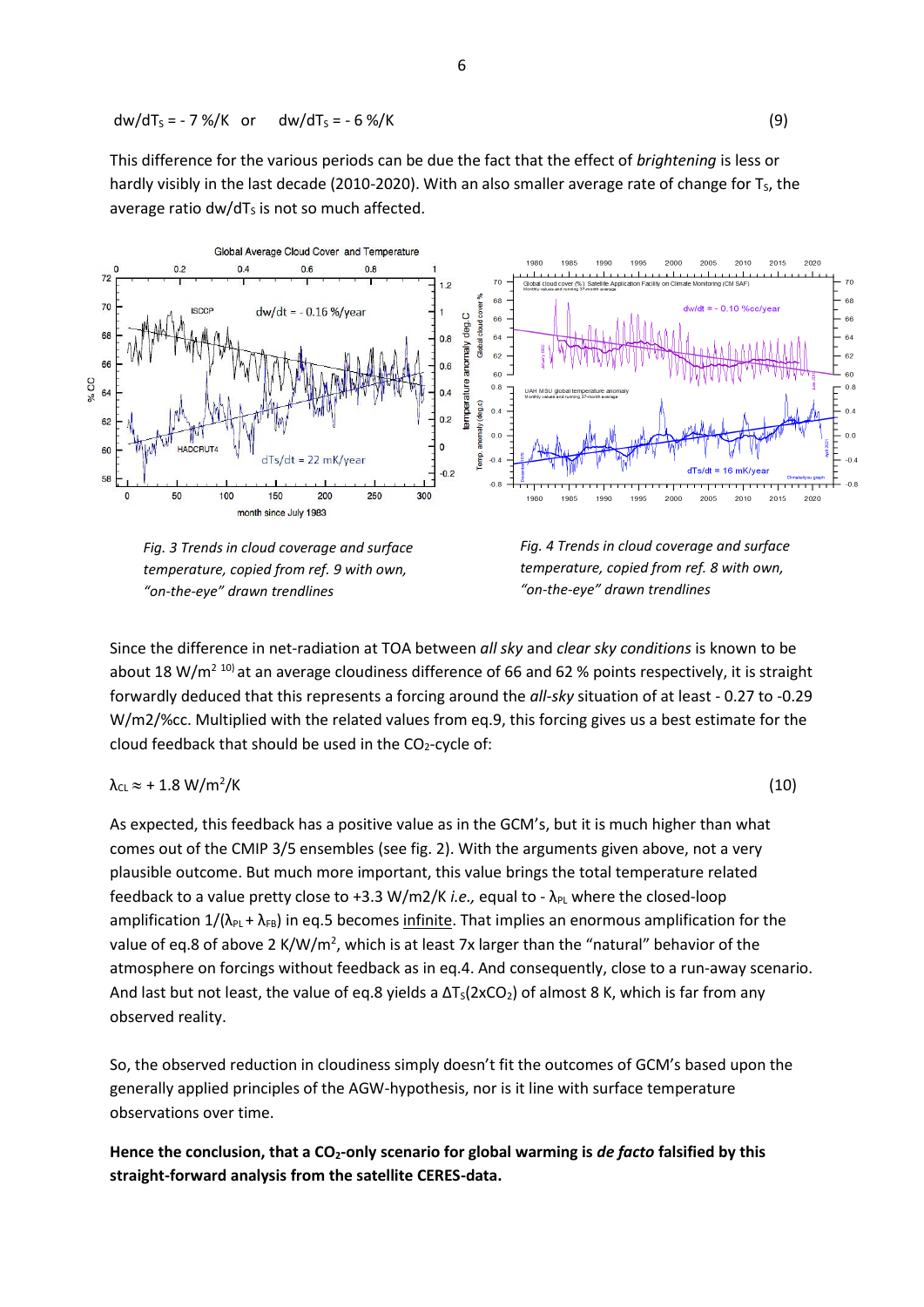### **Brightening: a true T-CC effect**

As a consequence, we have to consider "alternative scenario #2" as we derived in the paragraph above of an "independent" process of decreasing cloudiness as another cause for global warming. This process of *brightening*, possibly a side-effect of strong reductions in atmospheric pollution since the Club of Rome reports from the '70's of the previous century, triggered major global legislation (a.o. the Montreal Protocol) on the emission of all kinds of pollutants. *Brightening* has been subject of an earlier analysis around this phenomenon  $^{13}$ ). That work is summarized below and the thus derived value for the climate sensitivity of a changing cloud cover is later on used as a reference.

From an analysis of the annual cycle of monthly averaged temperatures that follow the average monthly amount of incoming radiation, be it with a delay of about 1 month, we found an almost perfect linear relationship from which we easily derived an irradiance sensitivity S =  $dT_S/dQ^{12,13}$  of about 9 K/kJ/cm<sup>2</sup> for The Netherlands. This accounted for a 1 K temperature increase over the last 4 decades due to a measured 10% increase in incoming solar radiation over that period. Compared to the measured 1.5 K total temperature increase, this would imply that *brightening* is by far the dominant process in this warming. In contrast: the Royal Dutch Metrological Institute (KNMI) published in 2014 a meager 0.2 K estimate for the influence of local *brightening* in their "Climate Scenario's" raising (again) the alarms on anthropogenic warming. The scientific basis for that estimation wasn't revealed, not even in a private communication with KNMI. It was shown<sup>13)</sup> that this irradiation sensitivity can be transformed into a climate sensitivity to the change in cloudiness (cc). This estimated climate sensitivity for brightening  $S^* = -0.11$  K/%cc is somewhat smaller than the value  $S_{SAT}^* = dT_S/dt / dw/dt = -0.15 K/$ %cc that can be derived from the trends from fig. 4, *i.e.* from the inverse of eq.7. This higher value is however to be expected as those temperature trends used, include possible AGW- and/or other causes of warming as well.

It is good to note, that a change in cloudiness has at least two effects on our climate<sup>14)</sup>: its "shutter"effect, modulating not only the incoming – but also the outgoing radiation as well as changing the albedo. In the following analysis, no attempt is being made to separate these two effects, although one might do so by applying a dα/dw = - 0.21 based upon the difference in albedo for a *clear sky* of 0.16 and an *all sky* albedo of 0.30 and an average cloud cover of 68% for the latter situation.

# **Translation of S\* into a forcing Fcc**

With the reminder above that in the  $T_S$  data trend of fig. 3 and 4, the CO<sub>2</sub> related Anthropogenic Warming is included and thus influencing some of the values derived above, we go back to the forcing of these two independent drivers of global warming, in order to assess their impact.

# **Mind that these forcing although different in nature, are individually subject to the same climate feedback parameters as given by eq.5 & 8, and are thus in their size of impact fully comparable.**

The trend in forcing due to the  $CO<sub>2</sub>$  increase during any period of measurement can be derived from the Mauna Loa atmospheric CO<sub>2</sub> data. For the 25 or the 40 years period as used in fig. 3 & 4 respectively, there is not much difference in the rate of forcing at TOA. With  $F(2xCO<sub>2</sub>) = 3.6$  W/m<sup>2</sup> and its logarithmic dependence on concentration, we arrive at 25 mW/m2/year. However, in a recent paper by C. Rentsch<sup>18</sup>) we now also have better, experimentally derived values for both the  $CO<sub>2</sub>$  forcing as well as the rate over the period 2001-2018. For the forcing he finds from an analysis of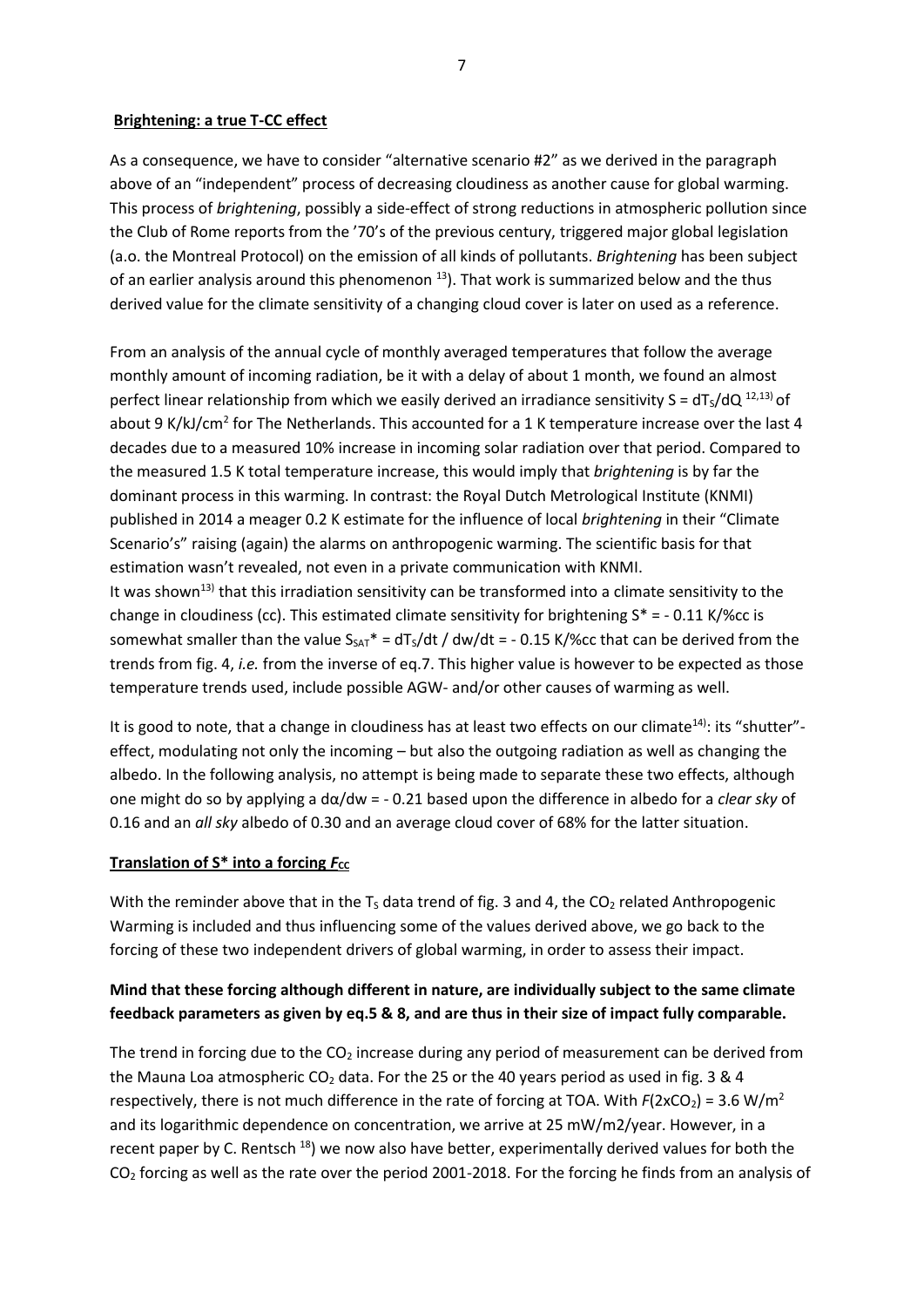spectroscopic data a forcing value of 2.64 W/m<sup>2</sup> for 2xCO<sub>2</sub> in a *clear sky* atmosphere <sup>18</sup>). This is reasonably close to the value of Happer & Van Wijngaarden<sup>19</sup>) via calculations applying HiTRAN, but much lower than the value of 3.6-3.7 W/m<sup>2</sup> previously used in applying eq. (6) and (7) and which is standardly used in most model calculations. Although the value of the forcing by CO<sub>2</sub> in an all sky situation will most probably be about 20% lower as indicated from an analysis using the University of Chicago on-line MODTRAN module, we will remain on the safe side by applying the forcing rate derived from the satellite experimental data by Rentsch of 0.40 W/m2 in 17 year<sup>18</sup>), yielding:

#### $dF_{CO2}/dt = 21$  mW/m<sup>2</sup>/year **/year** (11)

for both 25- and 40-year periods. For the brightening we have to deal with a somewhat less simple picture with dw/dt = - 0.16 %/year or -0.10 %/year, depending on these 25- or 40-years period as used. This leads with the earlier applied TOA data for brightening of - 0.28 W/m2/%cc, to a "cloud change", or *brightening* related forcing per unit time  $dF_{CC}/dt$  of:

#### $dF_{cc}$  /dt = 45 **or 28 mW/m<sup>2</sup>/year /year** (12)

again, for the 25- or 40-year period respectively.

Although these forcings  $F_{CO2}$  and  $F_{CC}$  are of completely different nature, they are within all measurement uncertainties completely comparable. From the values in (12), it is clear that *brightening* causes a substantial forcing, certainly equal but possibly 2x the size of the CO<sub>2</sub> forcing in (11). When added, they show a total forcing of 66 or 49 mW/m2/year averaged over the applied periods, of which *brightening* takes 2/3rd or 1/2 respectively, and CO<sup>2</sup> the rest. This confirms the about 2:1 ratio claim we concluded earlier for the Dutch situation <sup>12,13)</sup> through a different approach. The implications of this analysis are clear:

- 1. The AGW hypothesis is not the prime option for explaining the effect of Global Warming.
- 2. Without the need to know any feedback parameter, as both forcings are equally subject to them, it can be concluded that whatever value for Global Warming is measured, the ratio between the effect of b*rightening* and the effect of Anthropogenic Warming was about 2:1 during the period 1980-2005 and at least 1:1 in average during the last 4 decades.
- 3. We can without doubt reduce the alarmistic outcomes of GCM models by a factor of 2 to 3.
- 4. It confirms NASA's statement about the accuracy of GCMs in relation to cloud effects  $^{11)}$ .

# **Climate feedback**

With the above in mind, we can now re-assess the feedback loop of the atmospheric response to forcings. Let's take the sum of eq.11 and eq.12 as integral forcing per year and match them through eq.5 & 8 to the  $dT<sub>s</sub>/dt = 22$  mK/year, or 16 mK/year from the HadCRUT4 data from fig. 3 of fig. 4, respectively. That leads in both cases to the same value for the closed-loop gain of the BAE of fig. 1 (as it should):

# $G/(1-\lambda_{FB} G) = -1/(\lambda_{PL} + \lambda_{FB}) = 0.33$  **K/W/m<sup>2</sup>**

(13)

This is surprisingly within all uncertainties, equal to the inverse of the Planck feedback, which implies:

**The total feedback as introduced to make the AGW-hypothesis accountable for the observed global warming, is (as argued before) negligible with λFB W/m<sup>2</sup> /K, and resulting through eq.7**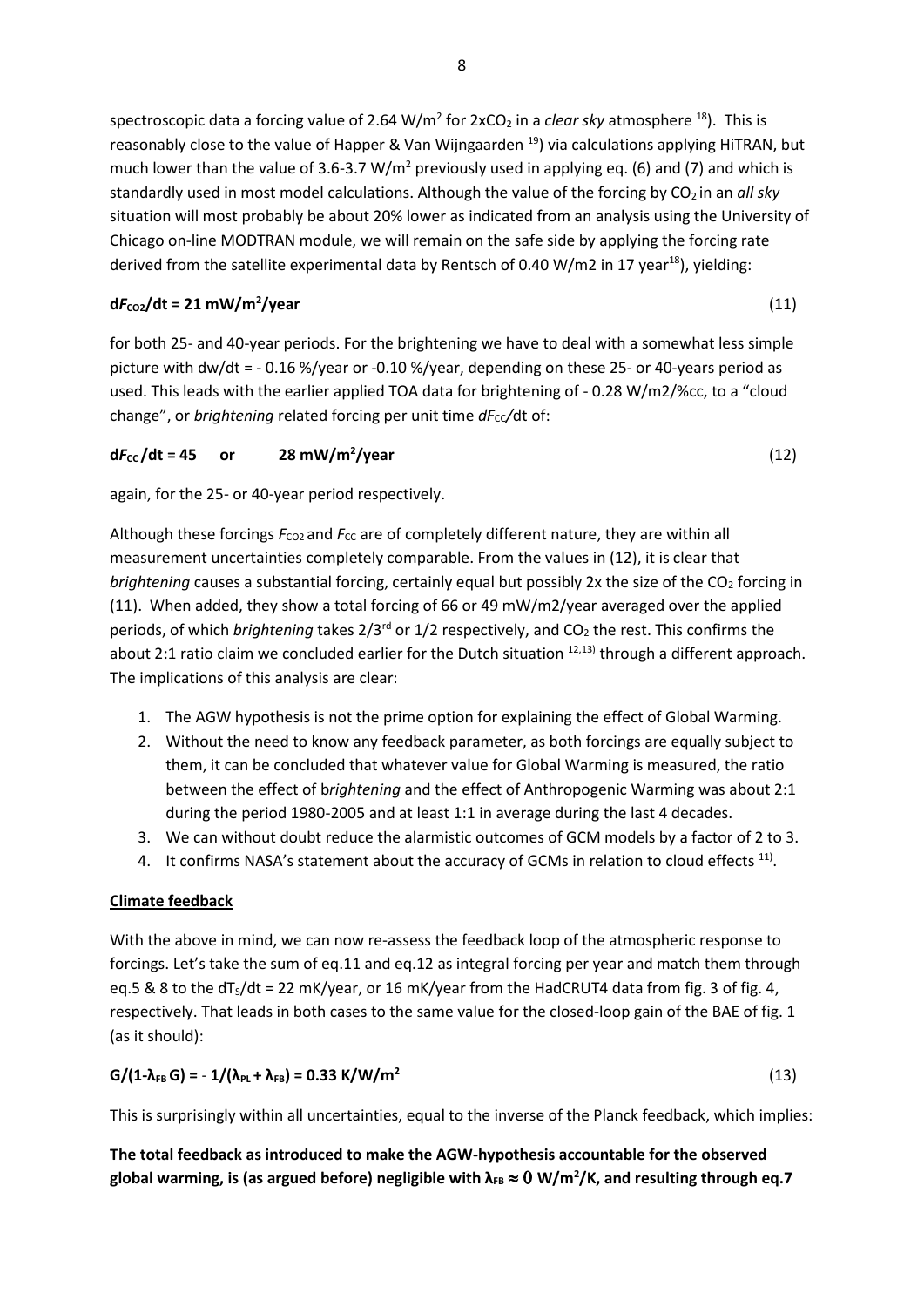**but now applying the 2.64 W/m<sup>2</sup> value from Rentsch <sup>18</sup>) into an ECS = 0.8 K/2xCO2. The value of 2.64 W/m<sup>2</sup> is for a clear sky situation and from the earlier mentioned analysis with MODTRAN, it is plausible that an** *all sky* **situation would give a 20% lower value leading to an ECS = 0.67 K/2xCO<sup>2</sup>**

Taking the CMIP's average for the value of the water-vapor + lapse-rate feedback of +1.0 W/m<sup>2</sup>/K, **cloud feedback has to be about -1.0 W/m<sup>2</sup> /K** to cancel each other as concluded from the above analysis. In view of the discussion in that section quite plausible, as an increase in low cloud level generally "cools" and an increase in moisture "warms. Both effects are apparently nature's "first response" to keep our climate in balance on forcings that would otherwise result into significant higher temperature fluctuations.

So, we don't rule out feedback mechanisms, but they just seem to more or less keep each other in balance. This absence of an integral, secondary feedback effect also supports our earlier argument that all those feedback mechanisms that are "necessary" to explain the multiplier effect of rising  $CO<sub>2</sub>$ levels on global warming, are already included in the "normal" atmospheric response characterized by the Planck feedback. Those extra,  $CO<sub>2</sub>$ -induced feedbacks should anyhow be small as they are in fact no more than perturbations of that "overall' Planck feedback that is the ruling parameter of our climate system's basic set-point.

### **Temperature sensitivity to** *brightening*

Finally, after correcting the slopes of dT/dt from fig. 3 and 4 for the effect of the increase in  $CO<sub>2</sub>$ levels (*i.e.* the AGW-effect) and applying the value from eq.13, we can now derive a "true" temperature sensitivity for cloud cover changes from both  $dT<sub>s</sub>/dt$  and dw/dt as  $S<sub>SA</sub><sup>*</sup> = -0.14$  to -0.16 K/%cc respectively. With all uncertainties in our various estimates we take  $S_{SAT}^* = -0.15$  K/%cc as reasonable average. This value is very close to the value - 0.11 K/%cc as derived from the annual seasonal cycle 13) which should be *by definition* smaller than the "true" value for reasons of their "instant response" nature rather than long term equilibrium values.

Next to that, Kauppinen and Malmi  $^{17}$  concluded to this value of - 0.11 K/%cc in a completely different analysis. In an earlier paper <sup>13)</sup>, a reference was made to a paper by Schmidt *et al*<sup>16)</sup> who, in their Table 3 "*Adjusted Radiative Forcing at the TOA due to the Removal of Each Absorber or Combination",* under the heading "Clouds" indicate an (*incoming*) SW-forcing of 47.8 W/m<sup>2</sup> and an (outgoing) LW-forcing of - 22.4 W/m<sup>2</sup> respectively, as a result of the "removal" of clouds. Assuming a linear relation between the net-forcing and cloudiness at a global average of 65% for the *all-sky* situation  $^{11}$ ), that would imply a cloud-forcing of 0.39 W/m<sup>2</sup>/%cc. Using eq.4 leads to a cloudsensitivity  $S^* = -0.12 K$ /%cc, in reasonably good agreement with this  $S_{SAT}^* = -0.15 K$ /%cc as derived here**.**

Also with the UChicago MODTRAN module we can play to obtain a reasonable value from comparing calculations for a clear sky and a cloudy sky. One has to compensate for changing OLR's in both cases, but done properly according to the different albedos of 0.16 and 0.3 respectively, one derives for a US standard atmosphere and the Strat/Strato Cumulus cloud model an S\* = - 0.125 K/%cc assuming a 65% cloud cover. The latter value from ISCCP  $^{11}$ ) is probably on the high side for the applied cloud model, so a higher absolute S\* value from MODTRAN is to be expected.

Applying a very simple 1-D/1-layer climate model  $^{14}$ ) with clouds as shutters that are completely black for outgoing LW-radiation but semi-transparent for incoming SW-radiation it was shown that the climate sensitivity for changes in cloudiness are of similar magnitude and much larger than assumed in the AGW-hypothesis.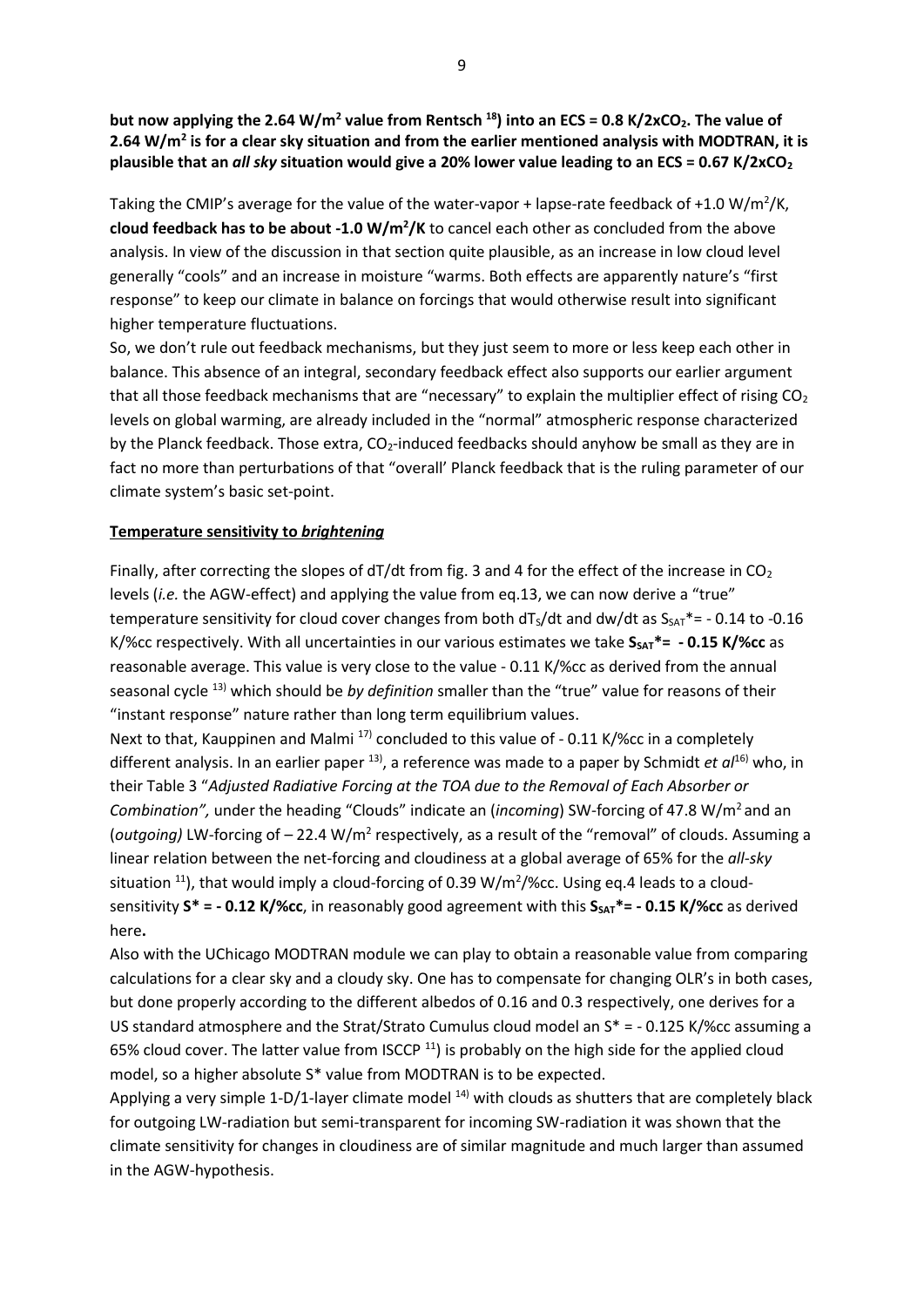# **Concluding remarks**

High ECS values are the result of large feedbacks. This analysis shows that accepting *brightening* as a major source for warming, those large, unnatural feedbacks aren't needed at all to explain global warming, nor do we need a large ECS. Brightening was certainly a large contributor to global warming during the period 1980-2010, also a period with the steepest temperature rises. The data of the last decade might already indicate that *brightening* is near saturation and just a "one off" effect of the post Club of Rome era of the 20<sup>th</sup> century, but other effects cannot be excluded. Future might tell.

**This analysis and its conclusions don't change the global warming challenge, but the effect of drastic CO2 reductions is dramatically overestimated and most certainly, not worth the effort.**

# References.

- 1. M.H. Zang et al, Radiative Forcing of Quadrupling CO<sub>2</sub>, AMS Journal of Climate, [https://doi.org/10.1175/JCLI-D-13-00535.1 .](https://doi.org/10.1175/JCLI-D-13-00535.1) Their value is somewhat smaller than the often quoted 3.7 W/ $m^2$  and the difference is discussed in their text.
- 2. Millar, R.J. *et al.* Model structure in observational constraints on transient climate response, *Climatic Change* 131, 199–211 (2015)[. https://doi.org/10.1007/s10584-015-1384-4](https://doi.org/10.1007/s10584-015-1384-4)
- 3. N. Lewis and J. Curry, The Impact of Recent Forcing and Ocean Heat Uptake Data on Estimates of Climate Sensitivity, AMS Journal of Climate (2018), [https://doi.org/10.1175/JCLI-](https://doi.org/10.1175/JCLI-D-17-0667.1)[D-17-0667.1](https://doi.org/10.1175/JCLI-D-17-0667.1)

See for the ECR and TCR definitions also: N. Lewis, Equilibrium Climate Sensitivity and Transient Climate Response – the determinants of how much the Earth's surface will warm as atmospheric CO2 increases[, https://niclewis.files.wordpress.com/2016/03](https://niclewis.files.wordpress.com/2016/03)

- 4. G.L. Stephans et al, The albedo of Earth, AGU Review of Geophysics, <https://doi.org/10.1002/2014RG000449>
- 5. W. Eschenbach[, https://wattsupwiththat.com/2016/04/02/the-size-of-icy-reflections/](https://wattsupwiththat.com/2016/04/02/the-size-of-icy-reflections/)
- 6. W. Eschenbach[, https://wattsupwiththat.com/2017/05/25/estimating-cloud-feedback-using](https://wattsupwiththat.com/2017/05/25/estimating-cloud-feedback-using-ceres-data/)[ceres-data/](https://wattsupwiththat.com/2017/05/25/estimating-cloud-feedback-using-ceres-data/)
- 7. A. May,<https://wattsupwiththat.com/2021/04/28/clouds-and-global-warming/> and references therein.
- 8. see for instance the scatter plot of T vs Cloud-cover over 1983-2011 time period and other ISCCP data, and data from *[Satellite Application Facility on Climate Monitoring](https://www.eumetsat.int/about-us/satellite-application-facilities-safs)* in [https://www.climate4you.com/ClimateAndClouds.htm#LowCloudCoverVersusGlobalSurface](https://www.climate4you.com/ClimateAndClouds.htm#LowCloudCoverVersusGlobalSurfaceTemperature.) [Temperature.](https://www.climate4you.com/ClimateAndClouds.htm#LowCloudCoverVersusGlobalSurfaceTemperature.)
- 9. Clive Best,<http://clivebest.com/blog/?p=5694> (2014)
- 10. N. G. Loeb *et al.* Clouds and the Earth's Radiant Energy System (CERES) Energy Balanced and Filled (EBAF) Top-of-Atmosphere (TOA) Edition-4.0 Data Product, AMS (2018) <https://doi.org/10.1175/JCLI-D-17-0208.1>
- 11. [ISCCP: Cloud Climatology \(nasa.gov\)](https://isccp.giss.nasa.gov/role.html) statement about Climate models: "...*A doubling in atmospheric carbon dioxide (CO2), predicted to take place in the next 50 to 100 years, is expected to change the radiation balance at the surface by only about 2 percent. Yet according to current climate models, such a small change could raise global mean surface temperatures by between 2-5°C (4-9°F), with potentially dramatic consequences. If a 2*